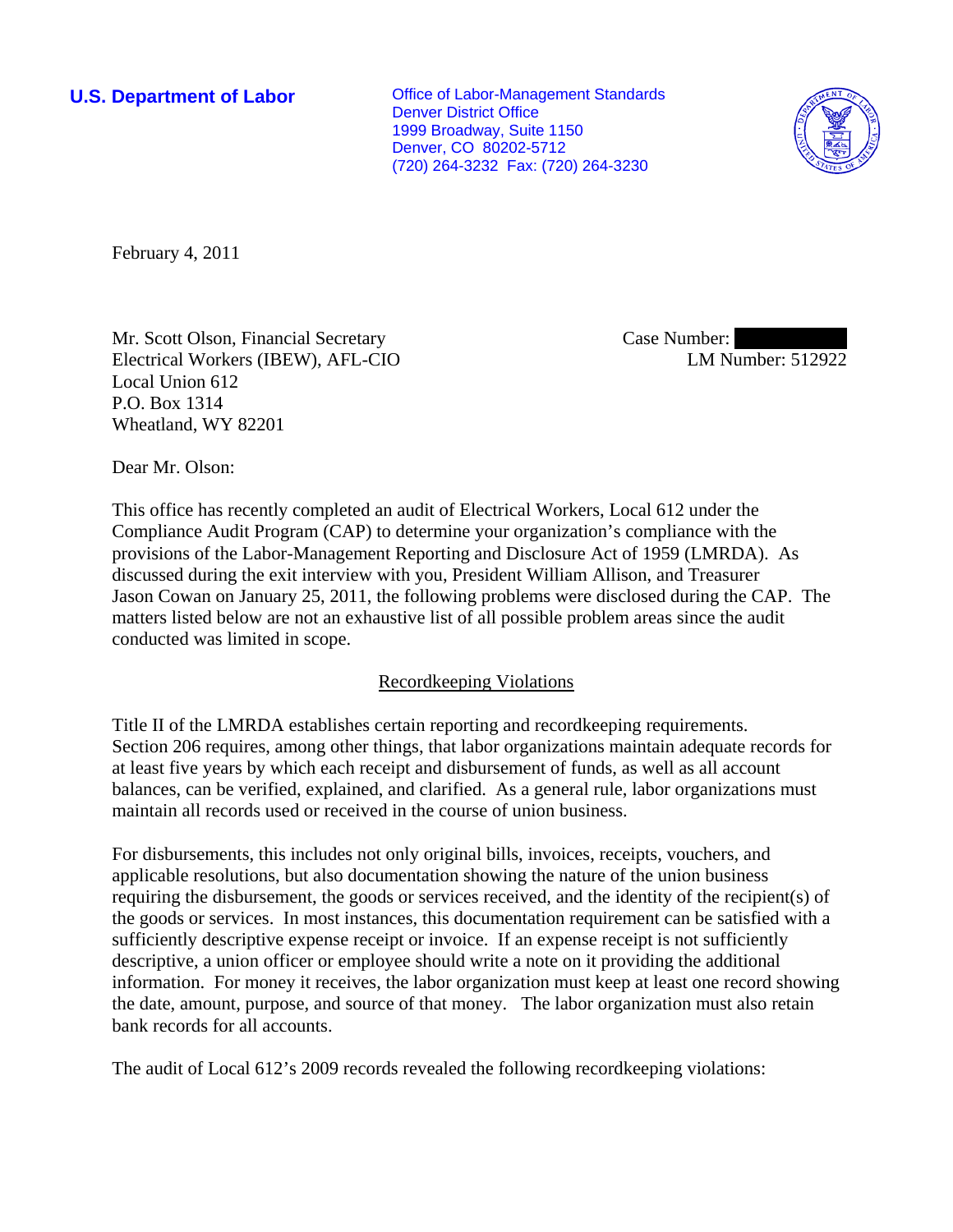#### 1. General Reimbursed and Credit Card Expenses

Local 612 did not retain adequate documentation for reimbursed expenses and credit card expenses incurred by former union officers totaling at least \$3,293. For example, union VISA credit card statements show variously dated airline, hotel, and fuel charges for the audit period, but no expense receipts were found in records to support a union purpose for those charges, and the name and titles of officers who incurred the charges was missing from union records.

As noted above, labor organizations must retain original receipts, bills, and vouchers for all disbursements. The president and treasurer (or corresponding principal officers) of your union, who are required to sign your union's LM report, are responsible for properly maintaining union records.

#### 2. Receipt Dates not Recorded

Entries in Local 612's receipts (QuickBooks) journals reflect the date the union deposited money, but not the date that money was received. For example, the union recorded a receipt for dues on November 30, 2009, but no deposit was made during November 2009. The union received dues checks dated December 11, 2008 and January 8, 2009, but recorded both checks as receipts on December 31, 2008 and January 14, 2009 respectively. Dues checks dated December 10, 2009 and January 7, 2010 were recorded as receipts on January 12, 2010. Union receipts records must include an adequate identification of all money the union receives. The records should show the date and amount received, and the source of the money.

The date of receipt is required to verify, explain, or clarify amounts required to be reported in Statement B (Receipts and Disbursements) of the LM-3. The LM-3 instructions for Statement B state that the labor organization must record receipts when it actually receives money and disbursements when it actually pays out money. Failure to record the date money was received could result in the union reporting some receipts for a different year than when it actually received them.

### 3. Information not Recorded in Meeting Minutes

Local 612 failed to provide meeting minutes for seven membership meetings and for 12 executive board meetings held during the audit period. The minutes provided were vague and did not include details of financial motions approved for proposed meetings and travel or financial reports read at the meetings.

During the audit, Mr. Olson advised OLMS that the membership approved an audit performed by the Local 612 audit committee during the audit period. The December 16, 2009 meeting minutes only note that an audit was completed with minor discrepancies but no audit report was found in union records. Article X, Sec. 3 of the Local 612 Bylaws requires the president to appoint an auditing committee of three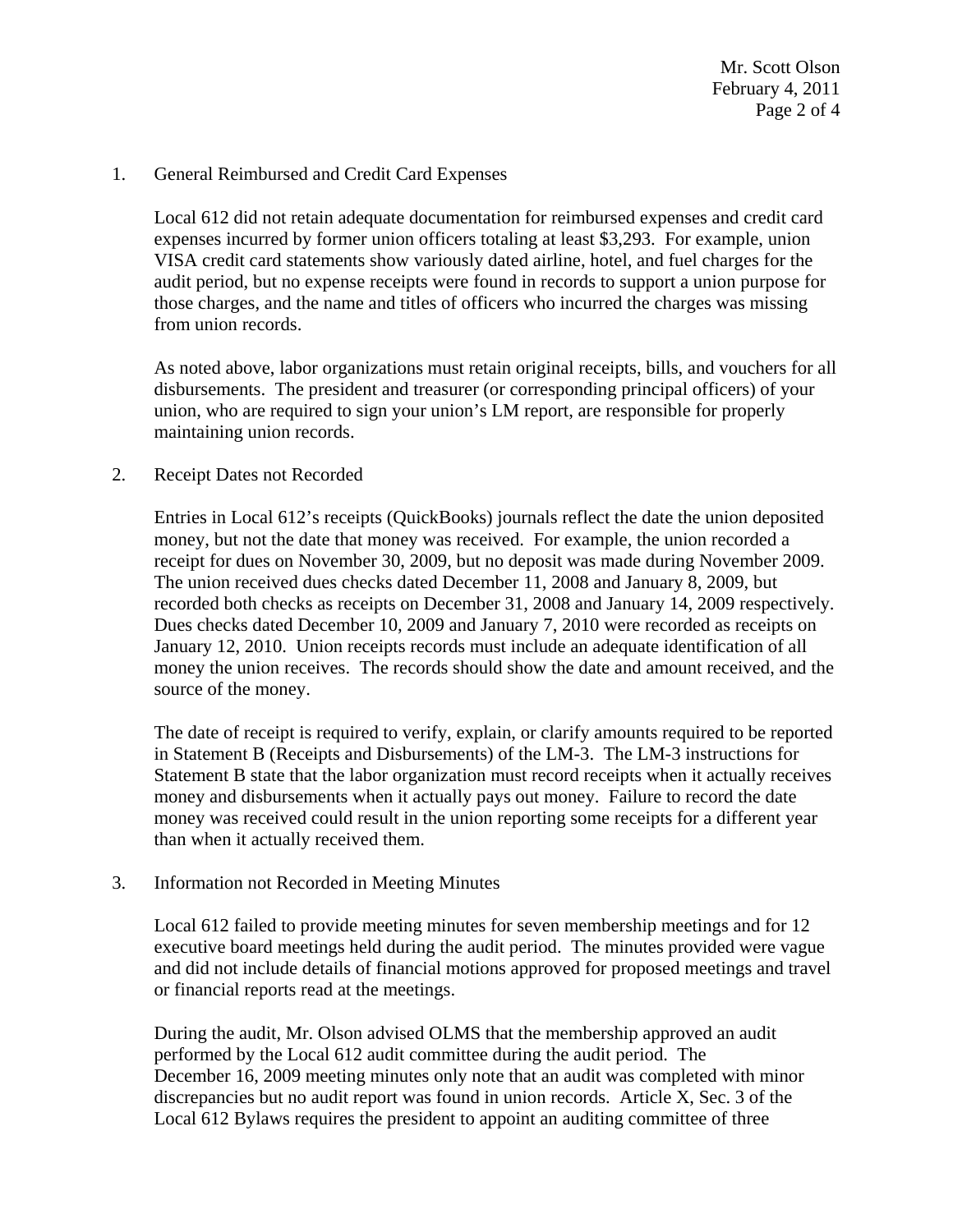members, to audit the books and accounts of the local every three months, and to make a report of the audit to the membership. The bylaws also require the president to inspect the bank books of the treasurer to ensure that local funds have been properly and promptly deposited to the union's account. Minutes of all membership and executive board meetings must report any disbursement authorizations made at those meetings.

4. Reimbursed Auto Expenses

The former union treasurer , who received reimbursement for the business use of her personal vehicle (POV) did not retain adequate documentation to support payments to her totaling at least \$1,170 during 2009. For example, the union reimbursed all fuel charges made with the union VISA credit card in addition to paying |||||||||||||||| for POV mileage, but no fuel receipts or documents showing a union purpose for travel were found in union records. The union must maintain records which identify the dates of travel, locations traveled to and from, and number of miles driven. The record must also show the business purpose of each use of a personal vehicle for business travel by an officer or employee who was reimbursed for mileage expenses.

# 5. Meal Expenses

Local 612 records of meal expenses did not always include written explanations of union business conducted or the names and titles of the persons who incurred the restaurant charges. For example, union credit card statements showing various restaurant charges were missing accompanying expense receipts, an explanation of union business conducted, and the names and titles of officers for those charges. Union records of meal expenses must include written explanations of the union business conducted and the full names and titles of all persons who incurred the restaurant charges. Also, the records retained must identify the names of the restaurants where the officers or employees incurred meal expenses.

### 6. Lost Wages

Local 612 did not retain adequate documentation for lost wage reimbursement payments to union officers in all instances. The union must maintain records in support of lost wage claims that identify each date lost wages were incurred, the number of hours lost on each date, the applicable rate of pay, and a description of the union business conducted. The OLMS audit found that Local 612, retained forms claiming lost time, but officers did not identify on those forms, the union business conducted.

During the exit interview, I provided a sample of an expense voucher Local 612 may use to satisfy this requirement. The sample identifies the type of information and documentation that the local must maintain for lost wages and other officer expenses.

Based on your assurance that Local 612 will retain adequate documentation in the future, OLMS will take no further enforcement action at this time regarding the above violations.